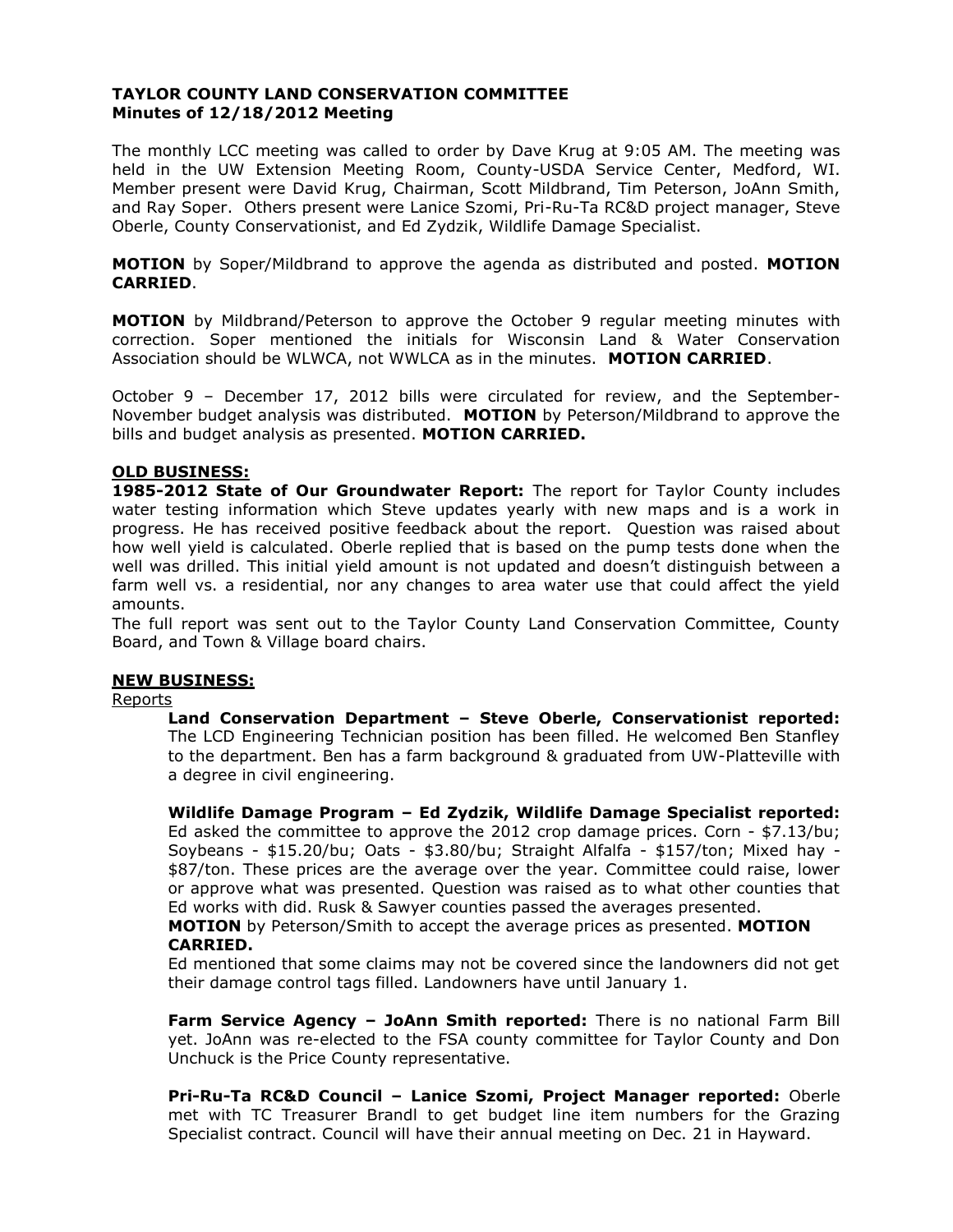**Northwestern Land Conservation Association (NWLCA) – Ray Soper reported:** The group hasn't met lately. Soper attended the Legislative committee meeting for the newly integrated Wisconsin Land & Water Conservation Association (WLWCA). The group elected officers. The committee discussed the staffing grants and the funding formulas. The consent was to continue with the 100/70/50. DATCP would like greater accountability with the funds. Soper reminded the WLWCA committee was LCD is and why it's important.

**2013 Regional Nutrient Management Planning (NMP) classes:** Oberle sent out a draft schedule to the committee. NTC will host the regional classes at the Medford, Spencer and Wausau campuses. Matt Zoschke, Clark County LCD & Richard Halopka, Clark County UWEX will assist Oberle. There is a full course & a refresher course available. NMP grant funding is available to make the courses affordable. Completion of the course will allow the producer to write their own NMP plans.

**LCD Administration of Invasive Species grant:** Szomi presented the committee with a proposal to take over the administration of a Forest Service grant that sponsors the Upper Chippewa Invasive Species Cooperative. The funds are to support a coordinator and education & control activities the Co-op does throughout Taylor, Price, Rusk & Sawyer counties. This would be a similar agreement to the grazing specialist that was drafted earlier. Following discussion, **MOTION** by Soper/Peterson for Szomi to send the proposal/contract draft to Corp Council for review and bring back to the next meeting for action. **MOTION CARRIED.**

**Taylor County Metallic Mining Committee:** Oberle said this committee has been meeting monthly and is close to finalizing an ordinance for Taylor County. Neighboring counties are watching what comes of this. The next meeting is January  $21<sup>st</sup>$ . Soper encouraged other to read the proposed ordinance and voice any opinions because Taylor County only gets one shot at getting it done right.

**2013 DATCP/DNR Allocation Plan:** Oberle reported that staffing grant allocation came in \$2,000 higher than expected for 2013. Taylor County received \$116,284 for 2012, while they now have \$118,928. This discussion led into the next agenda item.

**LCD Conservation Assistant position:** With the department staffing budget in a better position than back in November when posting this position was first discussed, Oberle asked the committee to consider increasing the hours to 28/week. Oberle had submitted the grant as a  $\frac{1}{2}$  time position, thinking there would be a significant cut as there was in 2012. This \$16,000 cut didn't occur. After discussion **MOTION** by Soper/Mildbrand to approve filling the Land Conservation Assistant position at 28 hours/week. **MOTION CARRIED**. Oberle will recommend this change to the personnel committee.

**2013 LCC Meeting Schedule:** Committee will continue to meet the 3<sup>rd</sup> Tuesday of every other month. Next meeting is February  $19<sup>th</sup>$  at 9:30 AM in the USDA-Service Center meeting rom. Rest of the 2013 meetings will be set then.

**Review Conservation & NMPs:** Hold until next meeting

**Correspondence:** Oberle handed out information on the upcoming GrassWorks grazing conference in Wausau, and the Groundwater report summary.

## **Other New Business:**

### **Future meetings/events:**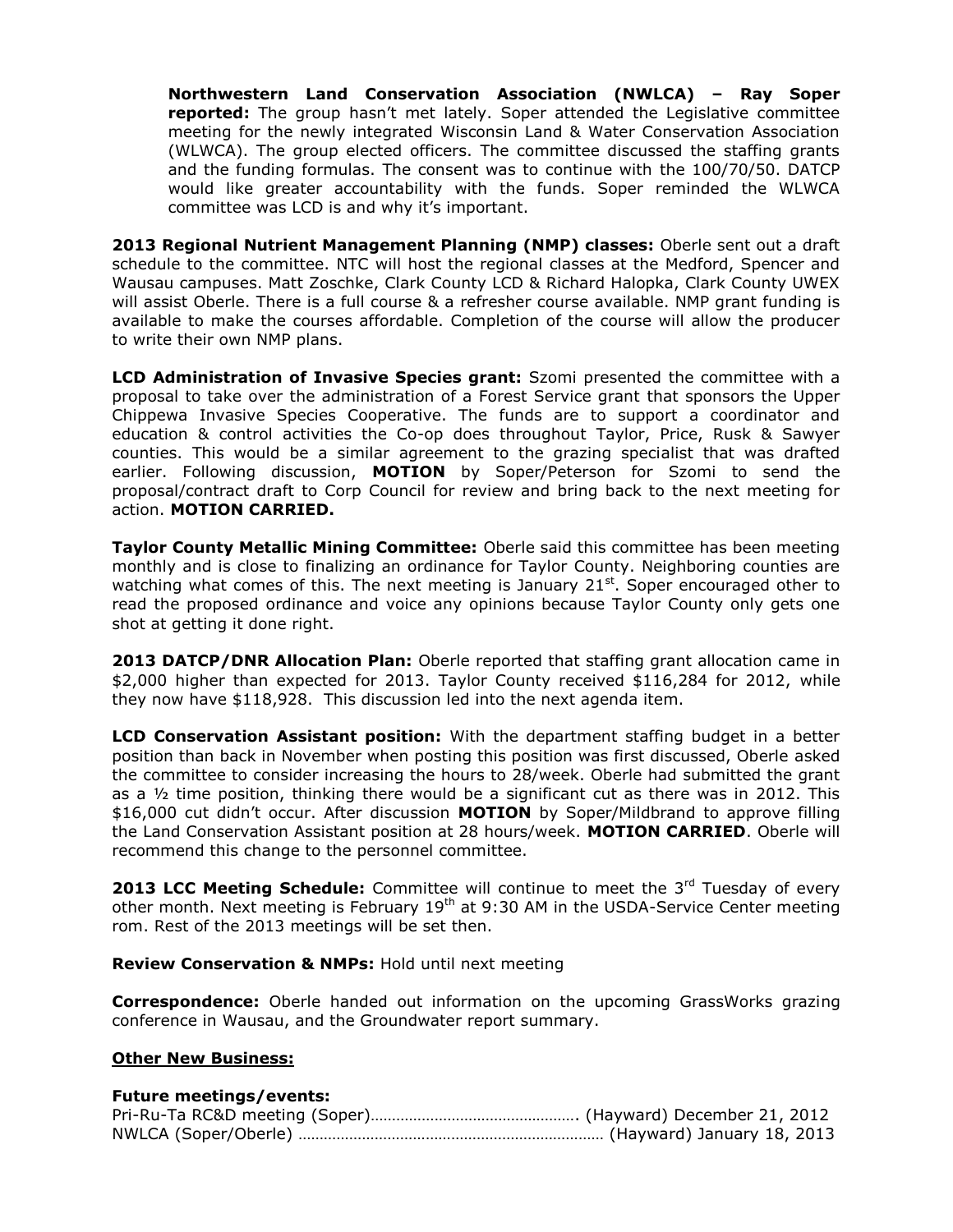WLWCA Admin/Legislative Committee mtng (Soper) ……… (Stevens Point) February 7, 2013 **Next LCC Meeting …………………………………..………………9:30 AM, February 19, 2013**

**MOTION** by Peterson/Mildbrand to attend these meetings. **MOTION CARRIED.**

**MOTION** by Peterson/Soper to adjourn at 11:50 AM.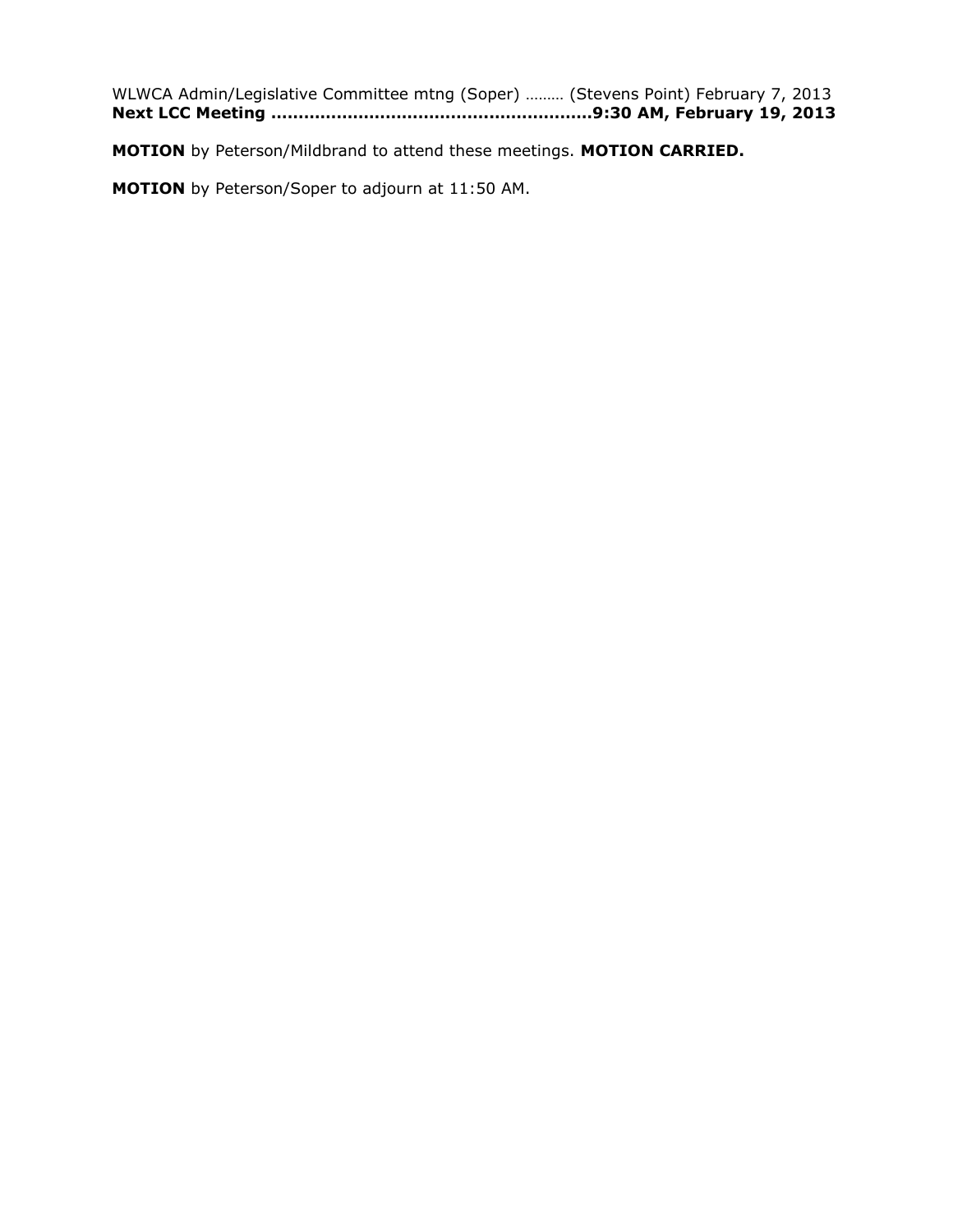# **TAYLOR COUNTY LAND CONSERVATON COMMITTEE**

## **Minutes of October 9, 2012 Meeting**

The monthly LCC meeting was called to order by Dave Krug at 9:30 a.m. The meeting was held in the UW Extension Meeting Room, County-USDA Service Center, Medford, Wisconsin. Members present were David Krug, Chairman, Scott Mildbrand, Tim Peterson, JoAnn Smith, and Ray Soper. Others present were Lanice Szomi, Pri-Ru-Ta RC&D Program Manager; Bob Brandt, Pri-Ru-Ta RC&D Grazing Specialist: Bob Plawski, NRCS District Conservationist; Steve Oberle, County Conservationist; and Cathy Mauer, LCD Conservation Assistant. Larry Brandl, Taylor County Accountant, was present for part of the meeting.

**MOTION** by Soper/Smith to approve the agenda as distributed and posted. **MOTION CARRIED.**

**MOTION** by Peterson/Mildbrand to approve the August 21 regular meeting minutes and the September 11 special meeting minutes. **MOTION CARRIED.**

August 21-October 8, 2012 bills were circulated for review, and the August budget analysis was distributed. **MOTION** by Peterson/Mildbrand to approve the bills and budget analysis as presented. **MOTION CARRIED.**

### **OLD BUSINESS:**

**2012 Drinking Water Education/Testing Program update**: High levels of arsenic were found in a previously untested well in Jump River. Wells such as this one, with arsenic levels of 50 ppb or higher may be eligible for the Wisconsin Well Compensation Program, which offers partial payment for treatment systems and/or a new well.

## **NEW BUSINESS:**

## **Reports**

**Natural Resources Conservation Service – Bob Plawski, District Conservationist, reported:** A new budget has not yet been approved so NRCS is operating on a continuing resolution until March 27, 2013. Existing funding is being used, which means certain items like training and travel have been cut. They are taking applications for EQIP (until January 15) and CSP (until December 15) projects. Rates have not yet been determined. It is likely that CSP acres will be reduced. NRCS will be looking at adding additional activities to existing CSP contracts. EQIP rates are likely to change, with some single practices being divided into multiple practices. Wisconsin, Michigan, and Minnesota will be setting rates on a regional basis, and Wisconsin rates may increase as a result because the other two states currently have higher rates for most practices. Acreages for new grazers will probably be reduced and practices incorporated over a several year period. This will decrease the initial cost and increase the likelihood of approval. Construction is being wrapped up. Paul Malovrh of NRCS has taken over projects that Kyle Noonan, who left LCD, had been responsible for. \$40,000 is available to add enhancements added to three previously restored wetlands, and Malovrh will be surveying these properties, mostly to add additional wetland scrapes. They are caught up and HEL and wetland determinations. A new policy on wetlands and HEL is being incorporated.

**Pri-Ru-Ta RC&D – Lanice Szomi, Program Manager, reported:** A teleconference is planned for October 26, and the annual meeting will be held in mid-December. Several specialist positions have ended, with some of the people moving to other agencies. One topic at the annual meeting will be to decide if Pri-Ru-Ta should completely close down or if it should continue running.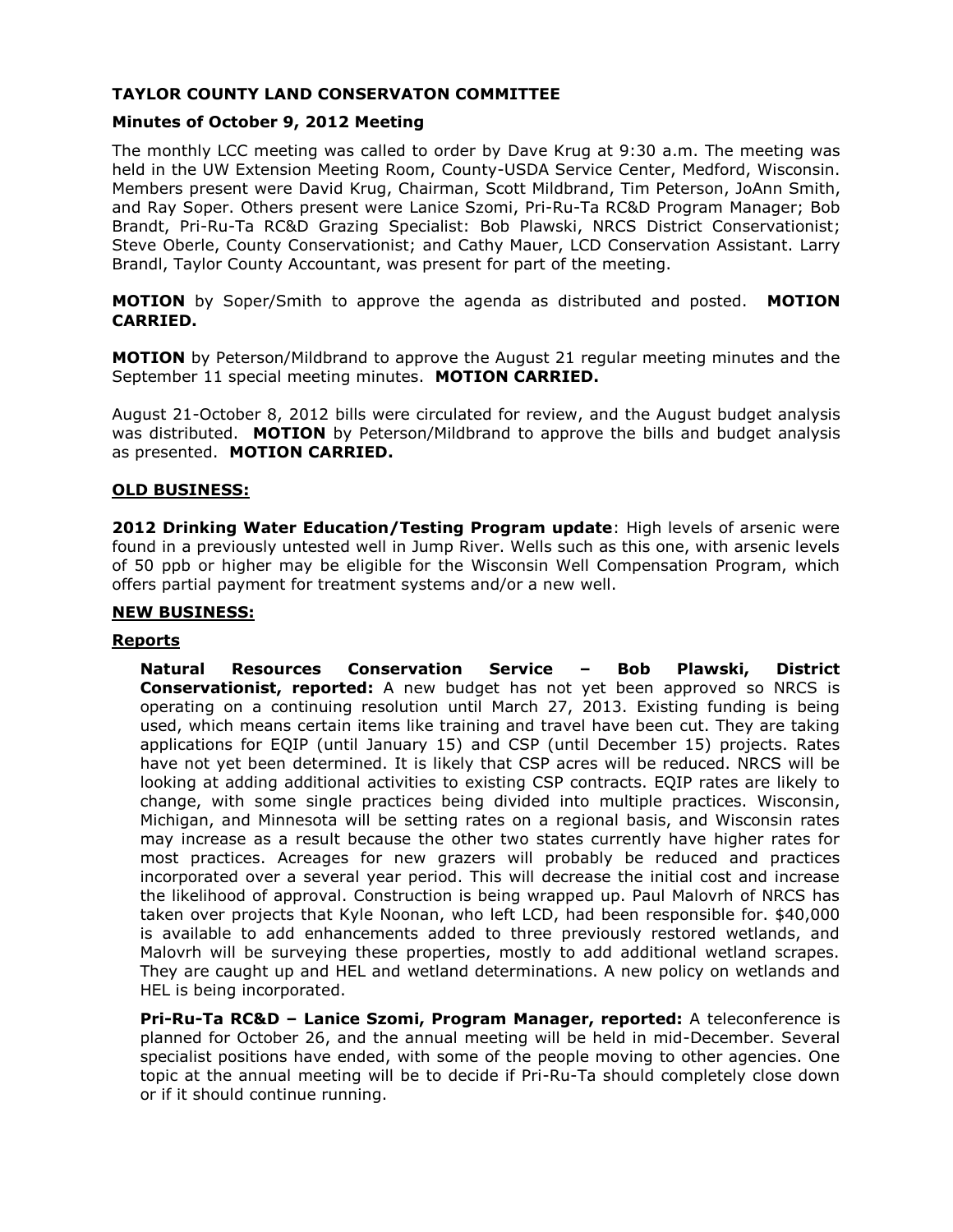**Wisconsin Land & Water Conservation Association (WWLCA) – Ray Soper reported:** Both proposed resolutions were approved at the annual business meeting. One dealt with full funding from DATCP for staffing and cost-share grants to the counties and the other with increased funding for aquatic invasive species. Three people were elected to the Land and Water Conservation Board. Soper volunteered for the Legislative Committee but questioned whether the county would reimburse him for his costs of attending meetings. Following discussion, Krug directed Oberle to put the question of reimbursement on the agenda for the next LCC meeting. Soper encouraged other LCC members to attend future WLWCA meetings.

**Review/take possible action on Service Contract for the North Central Grazing Network Project:** Following discussion, **MOTION** by Soper/Mildbrand to approve the contract upon approval by the county corporation counsel. **MOTION CARRIED**.

**Wildlife Damage and Abatement Claims Program (WDACP) budget:** The county administers funds for this program. **MOTION** by Soper/Peterson to approve the budget as presented. **MOTION CARRIED**.

**Unallocated funds connected with the LCD Tree Sale Program** were discussed. No action was taken.

**LCD Engineering Technician position update:** The application closing date is October 26. Ten applications have been received as of this morning.

**Discuss/take possible action on LCD Conservation Assistant position:** Oberle cited change in position description that was distributed with LCC packets as follow-up to discussion from September 11 special meeting. Discussed refilling position due to Mauer having submitted her resignation notice on October 8 with October 22 being her last day. Oberle requested refilling the position at twenty-four hours per week. **MOTION** by Mildbrand/Soper to approve refilling the position at seventeen and a half hours per week as requested by Oberle in the budget he presented at the August 21 meeting. **MOTION AMENDED** at Oberle's request to refill at twenty-one hours per week. **MOTION CARRIED.**  Vote was four to one with Peterson voting no.

**Conservation Plans and Nutrient Management Plans:** Oberle circulated an NMP for Scott Mildbrand property.

**Correspondence:** Email from Richard Castelnuovo, DATCP, encouraging Oberle to attend the local Farm Bureau meeting and contact local Farm Bureau leaders to provide information about the value that the Land Conservation Department brings to local farmers and the community.

### **Other New Business:**

### **Future meetings/events**:

NWLCA (Oberle, LCC) .......................................................... (Hayward) October 19, 2012 **Next LCC Meeting ...................................................... 9:30 a.m., December 11, 2012**

**MOTION** by Peterson/Smith to adjourn at noon.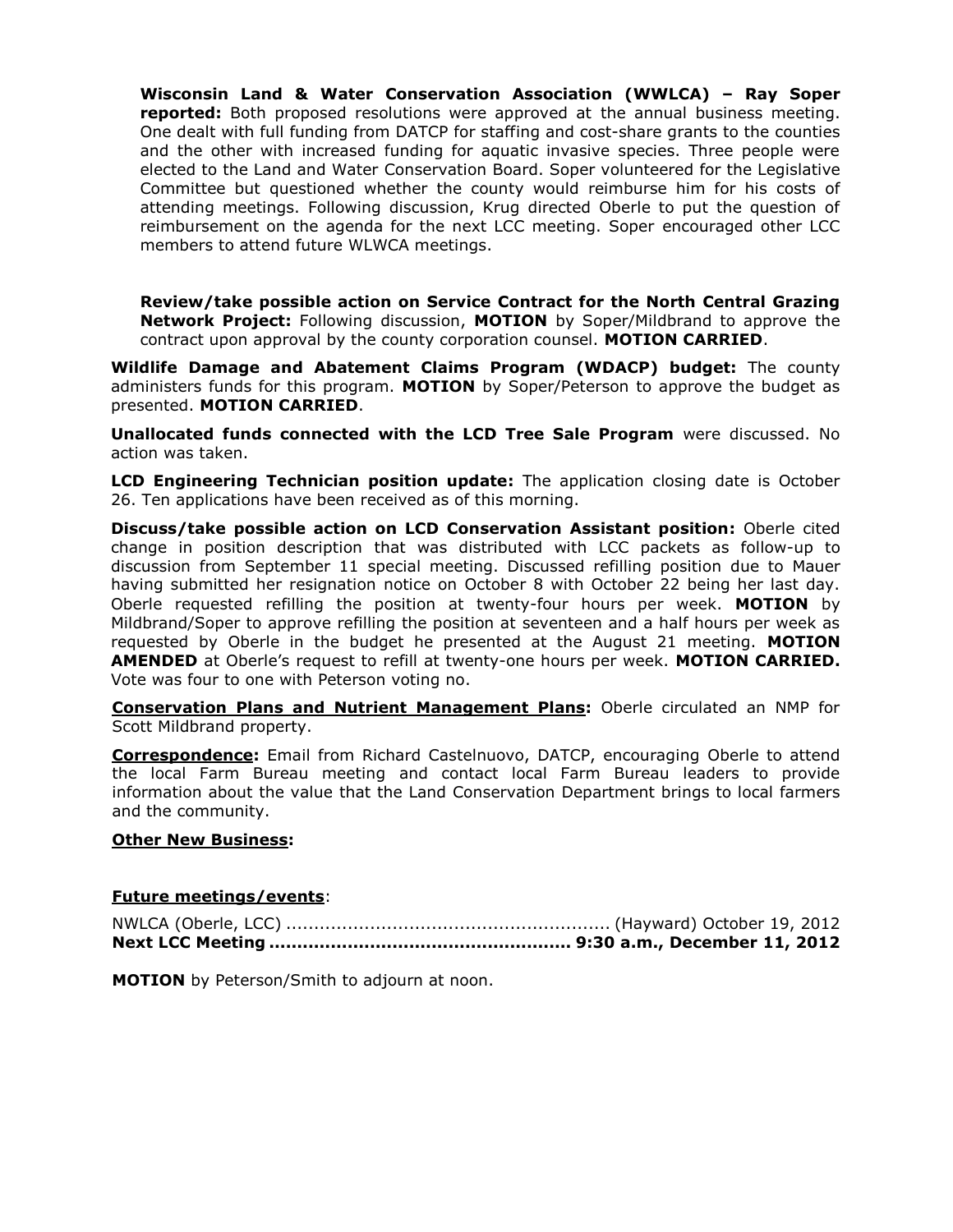# **TAYLOR COUNTY LAND CONSERVATON COMMITTEE**

# **Minutes of August 21, 2012 Meeting**

The monthly LCC meeting was called to order by Dave Krug at 9:30 a.m. The meeting was held in the UW Extension Meeting Room, County-USDA Service Center, Medford, Wisconsin. Members present were David Krug, Chairman, Scott Mildbrand, Tim Peterson, JoAnn Smith, and Ray Soper. Others present were Steve Oberle, County Conservationist, and Cathy Mauer, LCD Conservation Assistant. Lanice Szomi, Pri-Ru-Ta RC&D Program Manager; Bob Brandt, Grazing Specialist with Pri-Ru-Ta; Deb Esselman, FSA County Executive Director; Chris Borden, NRCS Soil Conservationist; Ed Zydzik, USDA-APHIS were present for part of the meeting. Brian Wilson, *Star News*, was also in attendance for part of the meeting.

**MOTION** by Peterson/Mildbrand to approve the agenda as distributed and posted. **MOTION CARRIED.**

**MOTION** by Soper/Mildbrand to approve the June 22, 2012, LCC meeting minutes. **MOTION CARRIED.**

June 22 to August 20, 2012, bills were circulated for review, and the June budget analysis was distributed. **MOTION** by Peterson/Mildbrand to approve the bills and budget analysis as presented. **MOTION CARRIED.**

## **OLD BUSINESS:**

**2012 Drinking Water Education/Testing Program update:** Mauer distributed a summary of the special discounted program during which water was tested on August 20, and samples were taken to the lab on August 21. There were over ninety participants. The cost to the county of testing and advertising was about \$4,540 based on 92 Homeowner's Packages, 67 Metals Packages, and 20 retests for bacteria. Prices were increased to \$25 this year for each package; in recent years the price had been \$10. The cost to the county is \$49 for the Homeowner's and \$42 for the metals. Participation was down from past years, probably due in large part to the price increase. Out-of-county participants, in most cases, pay full price. The educational programs and distribution of results will be held September 18 in Medford and September 20 in Gilman.

## **NEW BUSINESS:**

### **Reports**

**Land Conservation Department – Steve Oberle, County Conservationist, reported:** Oberle discussed the Farmland Preservation Program, reviewing a spreadsheet of existing contracts that was distributed by Mauer/Noonan at the June LCC meeting. He expressed to the LCC that this spreadsheet was incomplete and had several errors, so it would best not to use this in evaluating the program. Oberle conducted a recent status review of all FPP files and has had several conversations with DATCP. Basically, there are different requirements for the FPP contracts, depending on their effective date. Also, currently there are twenty-nine contracts; eighteen of these have current (2011/2012) nutrient management plans; ten meet RUSLE 2 with conservation plans; ten properties have been inspected; and twenty-two meet T (tolerable soil loss). A draft FPP compliance strategy was also circulated and discussed.

**Natural Resources Conservation Service – Chris Borden, Soil Conservationist, reported:** NRCS has funded three barnyards and one manure storage facility through the EQIP program, along with several water systems and fencing for grazers. Additional WRP funds are available, and they are looking at enhancements on three existing sites. Farmers have increasingly been clearing forested lands, and if they are in FSA programs, there needs to be an HEL and a wetland determination, which is done by NRCS. As in past years, the local NRCS may get additional funds from other parts of the state where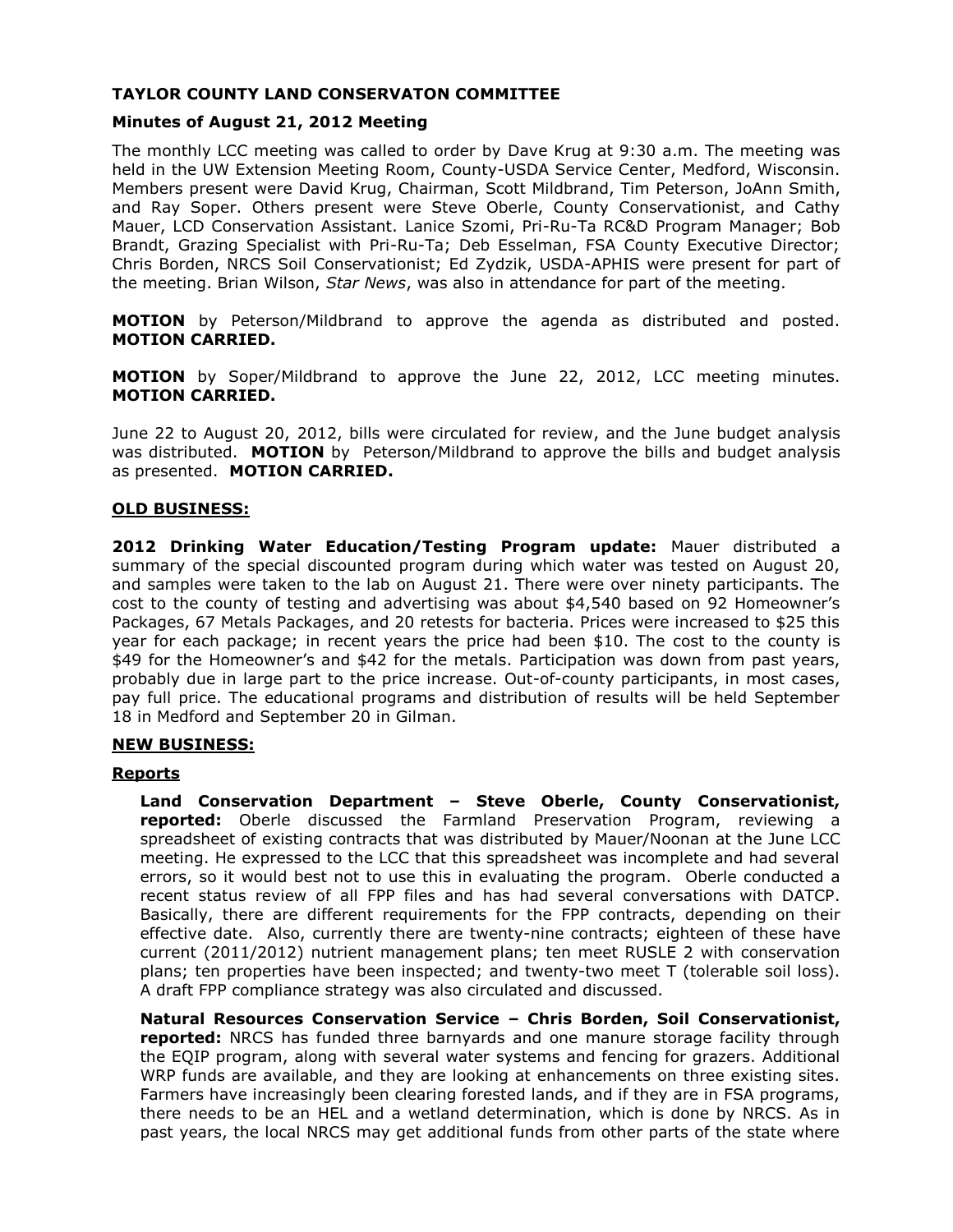funds have gone unused. The combination of having projects ready and piggybacking funds with LCD has helped NRCS here get allocations of surplus funds.

**Farm Service Agency – Deb Esselman, County Executive Director, reported:** There are thirty-five CRP contracts in Taylor and Price Counties. Fifteen of these contracts are eligible for release for grazing and haying. Participants can use half of each field. There will be a ten percent reduction in payments for fields used. There are no disaster provisions for 2012 in the current farm bill so it will require an act of Congress to authorize them. Those with insurance may do okay; others may not receive payments until 2014. FSA staff is getting ready for payment cycles. They are current with crop reports, etc. FSA may be getting new software. Different versions of a new Farm Bill were passed by the Senate and the House. No direct payments were included in either version. There is a push in the proposed bills toward buying crop insurance. Premiums would be subsidized with taxes and payments would be made largely with taxes. The insurance companies/agencies would probably benefit. The bills did not contain much about dairy. Conservation was subject to some cuts, and there is some question as to whether compliance requirements would be included. There may be a 30% budget cut. Seventy percent of the Farm Bill supports food and nutrition. Esselman expects that the current Farm Bill will be extended.

**Wildlife Damage Program – Ed Zydzik, USDA-APHIS, reported:** Zydzik asked the committee for input on the venison donation program. Payments to participating processors will again be \$55 per deer. **MOTION** by Peterson/Krug to approve Taylor County participation in the program. **MOTION CARRIED**. Zydzik has approved deer, goose, and bear shooting permits and has been trapping bear. So far, he has moved 140 bear. Corn and bean yields do not look good. Some crane permits have been issued through the U.S. Fish and Wildlife Service. There is a \$100 application fee for those permits. There should be sufficient funds for full payment on regular wildlife damage claims. However, claims for payments for wolf damage might need to be pro-rated because of the delisting of wolves from the Federal Endangered Species list. When they were listed, wolf damage claims were paid by the federal government. Since delisting, such payments are the responsibility of the state.

**Northwest Land & Water Conservation Association (NWLCA) – Steve Oberle reported:** Oberle and Soper attended a recent NWLCA meeting, followed by a tour to a power plant in Ashland and the Aquaculture Research and Education Facility near the Great Lakes Visitor Center. Soper announced that a fall WLWCA will be held in Wisconsin Rapids October 4-5 in conjunction with a county conservationist meeting.

**Pri-Ru-Ta RC&D Grazing Specialist position:** Pri-Ru-Ta RC&D, which has been administering the grants that fund the Grazing Specialist positions, is dissolving due to lack of funding from the federal government. The three Grazing Specialist positions have grants that will fund them into 2014 or 2015. One of the positions, held by Bob Brandt, covers Taylor, Price, Clark, and parts of Rusk and Sawyer Counties. Lanice Szomi, Pri-Ru-Ta Project Manager, asked if Taylor County would be willing to take over administration of the grant funding this position. She presented two possibilities, one that Brandt be hired as an LTE and the other that he work as a private contractor. The exact amount of the available funds will be dependent on whether or not NRCS will be providing a match to other money. The actual time frame that the positions will be active will be based on the funds available rather than the calendar. The grant is based on reimbursement after payment is made. Administration of the grant would be budget neutral, and the county could charge an administration fee against the grant. Reporting is required November 1, January 1, and at the end of the grant; preparation of the reports could also be contracted. Soper expressed concern that if no entity stepped forward to administer the grants, the money would have to be returned and the area would lose a valuable service. **MOTION** by Mildbrand/Soper to approve Taylor County becoming the fiscal agent for a contract with Bob Brandt as the Grazing Specialist, subject to review by the Corporation Counsel and the Human Resources Manager that it is budget neutral. **MOTION CARRIED**.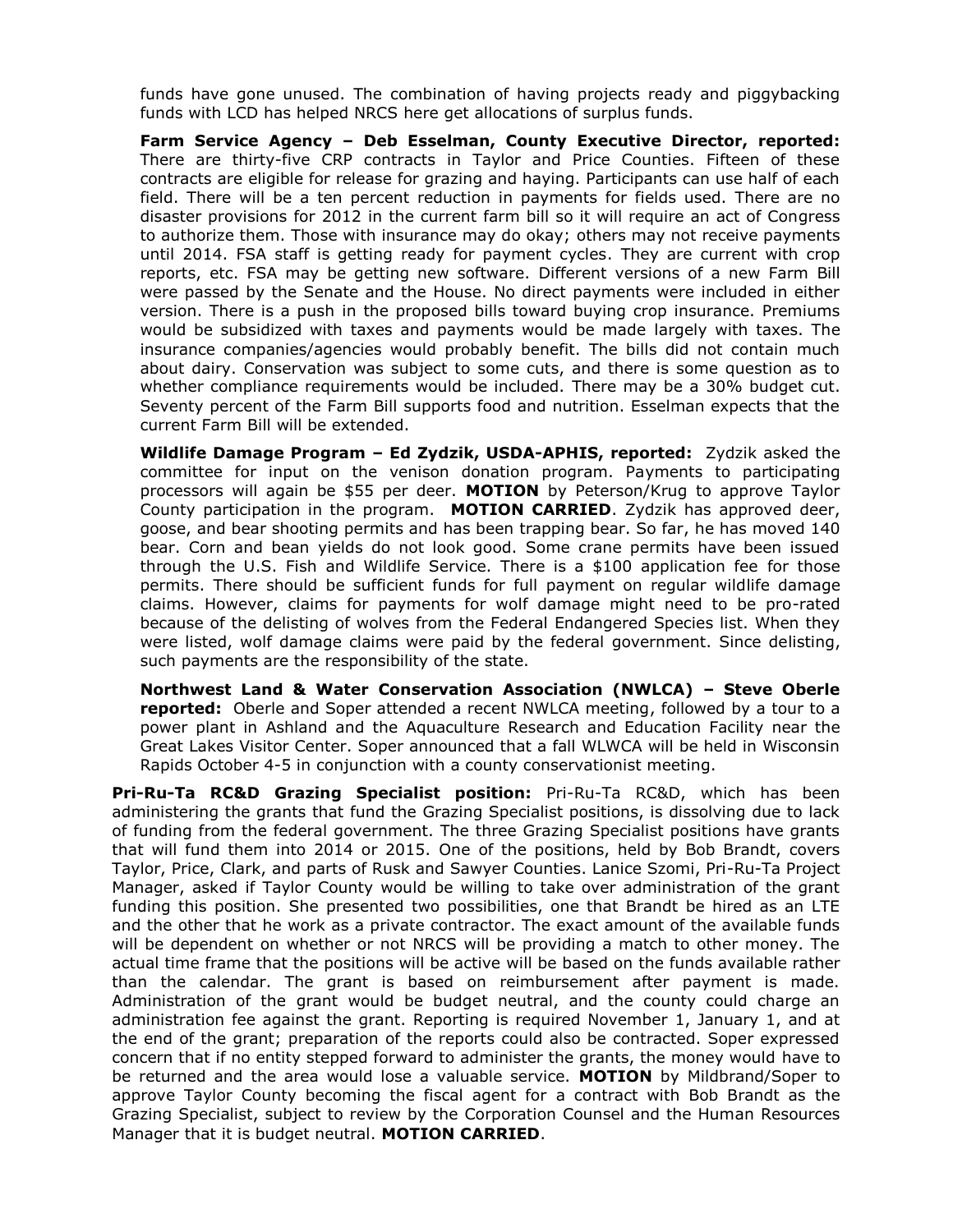**Proposal that the LCD move to the Courthouse:** Oberle presented a proposal that the Land Conservation Department be relocated in the courthouse. According to Oberle, Marie Koerner, Human Resources Manager, had set up four or five department head meetings among LCD, the Real Property Lister, Zoning, and Land Information/Surveyor to discuss consolidation of the departments. Two recommendations had come out of those meetings: one was that the status quo was best as far as consolidation. The second was that the LCD consider moving to the courthouse. Oberle said the factors in favor of moving to the courthouse were that the county has talked about selling the Ag Service Center building and that the LCD has relationships with departments in the courthouse. In response to Peterson's question of who in the courthouse, Oberle said the Zoning Department and that co-locating would better facilitate the LCD to assist the Zoning office and that cross-training could be provided. Committee members pointed out that there are important working relationships with the other agencies located in the Ag Service Center and that the community, especially the farm community, is better served by the LCD being located with them.

**2013 Budget:** Oberle submitted a budget that included a decrease in the Conservation Assistant position to about half-time, stating that it was necessary due to a likely decrease in state funding for local staff. Discussion and comments followed. **MOTION** was made by Peterson/Smith to approve and send the budget as submitted by Oberle to the Budget Review Committee. **MOTION CARRIED**.

**Conservation Plans and Nutrient Management Plans:** Preliminary Approvals of Nutrient Management Plans for Steve Bach and Richard Rau. Nutrient Management Plans for Alan and Judith Feldkamp, Harry and Chris Kolasa, and Ray Soper.

**Correspondence:** WLWCA Board of Directors agenda for meeting on August 27.

### **Future meetings/events**:

LCD 2013 budget review (Oberle) ................(Courthouse) 11:45 a.m., September 13, 2013 WLWCA Annual Meeting and Fall County Conservationist Meeting (Oberle)(Wisconsin Rapids) October 4-5, 2012

**Next LCC Meeting ............................................................9:30 a.m., October 9, 2012**

**MOTION** by Mildbrand/Smith to adjourn at 12:40 p.m.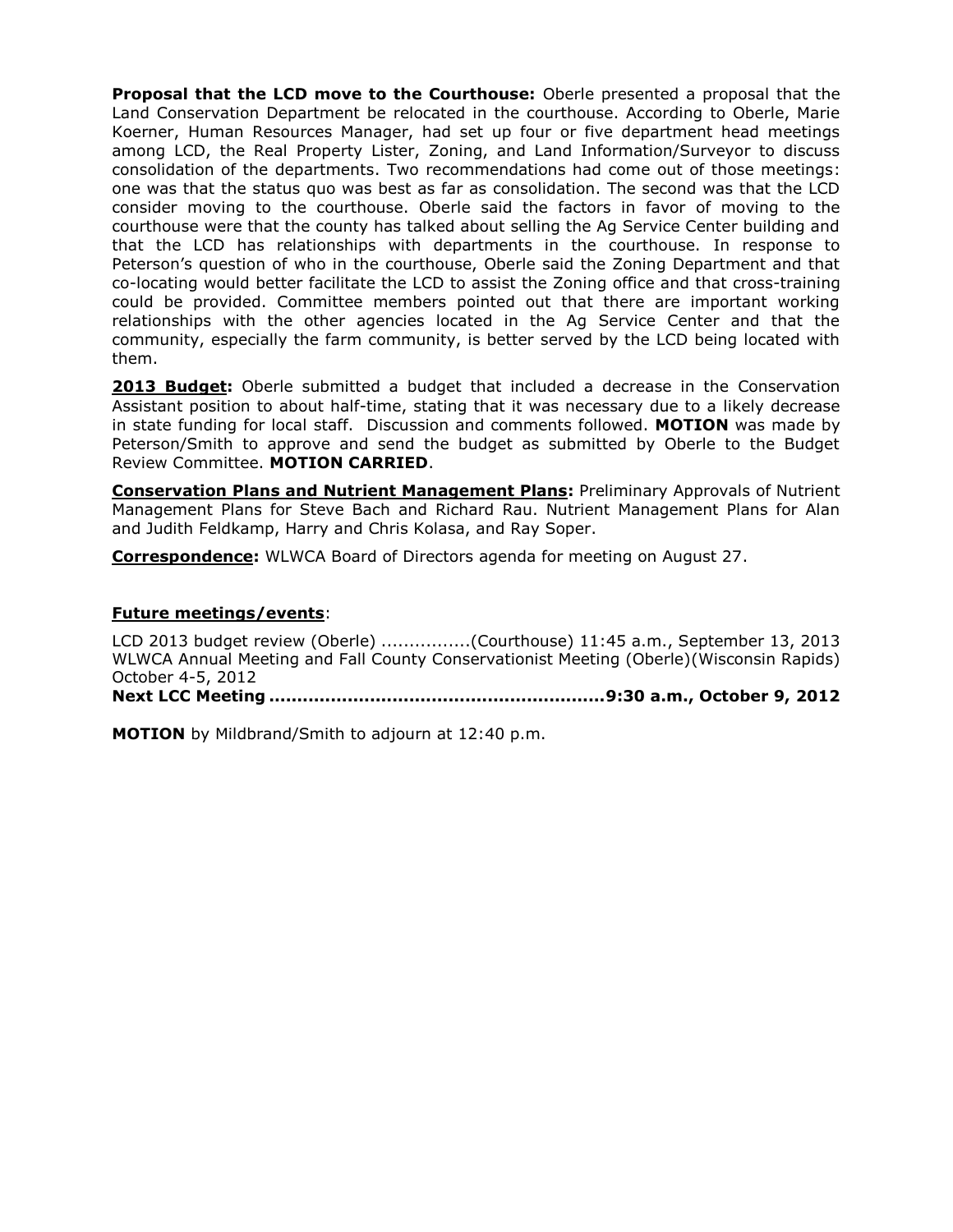# **TAYLOR COUNTY LAND CONSERVATON COMMITTEE**

### **Minutes of June 22, 2012 Meeting**

The monthly LCC meeting was called to order by Dave Krug at 9 a.m. The meeting was held in the UW Extension Meeting Room, County-USDA Service Center, Medford, Wisconsin. Members present were David Krug, Chairman, Scott Mildbrand, Tim Peterson, JoAnn Smith, and Ray Soper. Others present were Deb Esselman, FSA County Executive Director; Bob Plawski, NRCS District Conservationist; Kyle Noonan, LCD Engineering Technician; and Cathy Mauer, LCD Conservation Assistant.

**MOTION** by Mildbrand/Peterson to approve the agenda as distributed and posted. **MOTION CARRIED.**

**MOTION** by Soper/Mildbrand to approve the May 1 and May 30, 2012, LCC meeting minutes. **MOTION CARRIED.**

April - June 2012 bills were circulated for review, and the April 2012 budget analysis was distributed. **MOTION** by Peterson/Smith to approve the bills and budget analysis as presented. **MOTION CARRIED.**

### **OLD BUSINESS:**

**Mining Committee update:** Soper reported that at its June 18 meeting the Mining Committee approved an amendment to the County Code that would define the Committee's makeup and authority. The amendment was approved by the County Board at its June 20 meeting.

**Animal Waste Ordinance permits update:** Noonan reported that two permit applications are being processed. One is from Chad Webster in the Town of Pershing for a manure storage facility for 998 animal units, though Webster currently has only 350 cows (490 animal units). The project is being funded in part by NRCS, and an NRCS engineer has done the design. Webster already has an NMP. The other application is from John Brost in the Town of Browning. Noonan and NRCS staff did the soil test pits and Noonan did the design, which has a year's storage for 250 cows. The project will not be receiving federal or state cost-share funds. Both projects have enough land available for spreading manure.

**Tree Sale Summary:** Mauer reported that approximately 18,000 trees were sold through the annual tree sale.

**LCC Meeting Schedule:** The next meeting was set for Tuesday, August 21, at 9:30 a.m. Future meetings will be tentatively set for the third Tuesday of each even month at 9:30 a.m., with the final date and time to be set at the preceding meeting.

### **NEW BUSINESS:**

### **Reports**

**Land Conservation Department – Kyle Noonan, LCD Engineering Technician, and Cathy Mauer, LCD Conservation Assistant, reported:** Noonan reported on costshare projects that have been or will be installed through the Conservation Assistance Program. These include one waterway that has been completed and three barnyards still to be installed. Additional waterways may still be funded. Noonan and Mauer assisted at Rib Lake with a shoreland restoration project related to a new fishing pier, replacing excessive riprap with vegetation. Mauer and Noonan reviewed the status of Farmland Preservation Program compliance and distributed a spreadsheet for the committee to review before the August meeting.

**Natural Resources Conservation Service – Bob Plawski, District Conservationist, reported:** Conservation Stewardship Program contracts and packets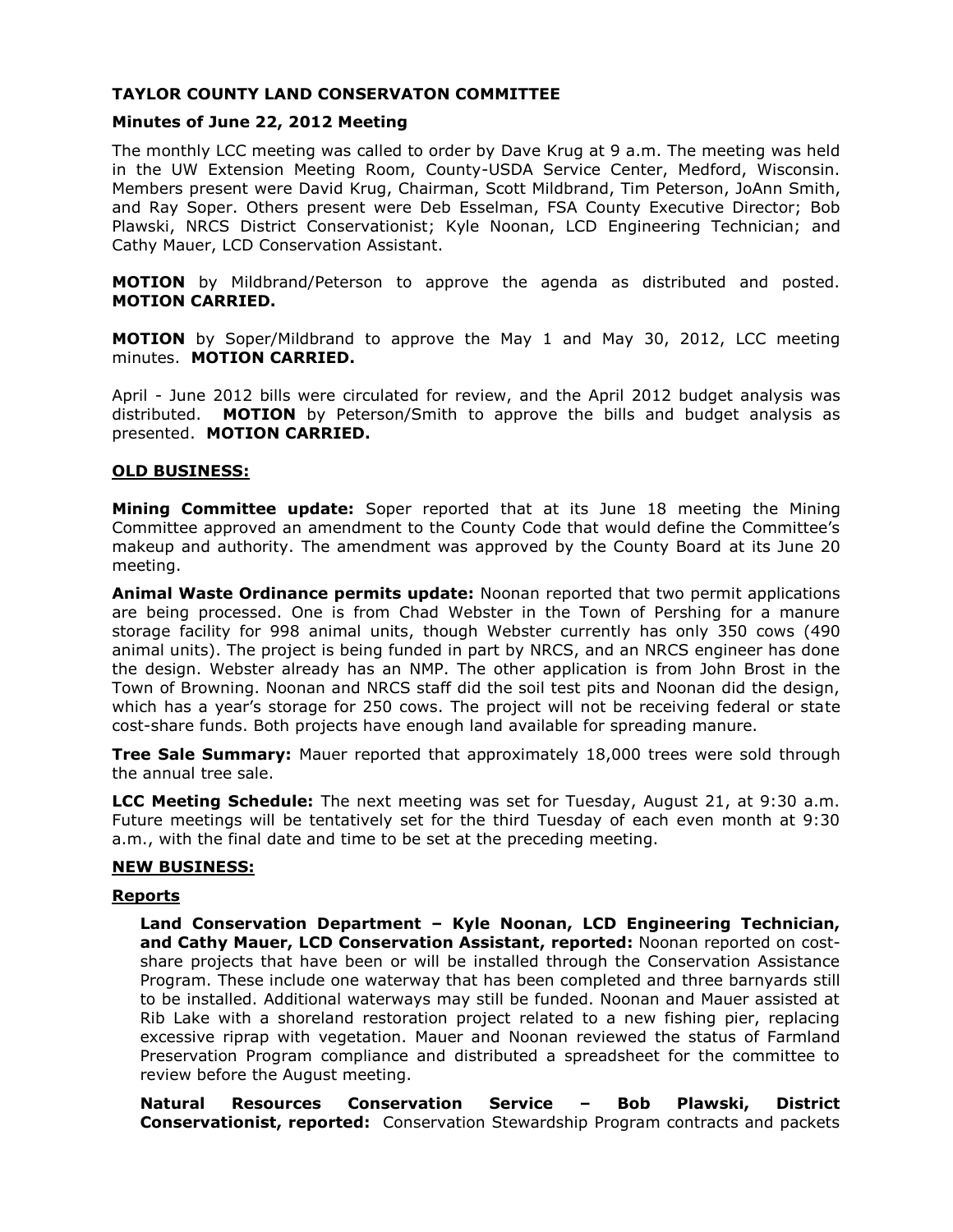have been given to participants, who are now working on activities that need to be completed by October. Noonan is assisting with NRCS EQIP projects, especially when the NRCS technician is in Price County. As landowners file their crop reports with the Farm Service Agency, they are referred to NRCS if they are planning on clearing land, draining, etc. Chris Borden is now doing wetland and highly erodible land determinations. Plawski invited committee members to stop in the NRCS office to view a mural that was created by art students from the Medford Area High School. The Farm Bill has passed the U.S. Senate and will go to the House.

**Farm Service Agency – Deb Esselman, County Executive Director, reported:** Crop reports are due July 16. MILC payments for April were \$1.21 and payments for May and June are expected to be about \$1. The new Farm Bill, as passed by the U.S. Senate, eliminates direct payments but may include some loss payments. A decrease in clients may result from a decrease in programs. In that case, it is likely that some offices will be closed.

**Northwest Land & Water Conservation Association (NWLCA) –** Krug and Noonan reported on the NWLCA meeting that was held May 18. Polk County wants to transfer from the West Central Area to the Northwest Area. Krug noted that there is a problem getting people to serve on committees, in part due to travel issues. He also notified committee members of the upcoming Northwestern Area tour on August 17. It will be combined with the next NWLCA meeting and will include visits to Excel Energy's biomass plant at Ashland and the Northern Aquaculture Demonstration Facility in Bayfield County.

**Drinking Water Testing and Education Program:** The 2012 program will be held in the middle of August. Residents/landowners have been inquiring about the program, including the fee that will be charged. The committee and LCD staff discussed funding and costs. MOTION by Peterson/Soper to charge \$25 for each Homeowner's Package sample, \$25 for each Metals Package sample, and \$10 for each bacteria retest. MOTION CARRIED with Krug voting no.

**Correspondence:** Farm Technology Days Brochure; WLWCA Technical Committee minutes; Farm Bill status; WLWCA Board of Directors listing.

## **Future Meetings/Events**

Farm Technology Days ........................................... (Outagamie County) July 17-19, 2012 Northwest Tour and NWLCA Meeting ........................................(Ashland) August 17, 2012

## **Next LCC Meeting .........................................Tuesday, August 21, 2012 (9:30 a.m.)**

**MOTION** by Soper/Smith to adjourn at 11 a.m.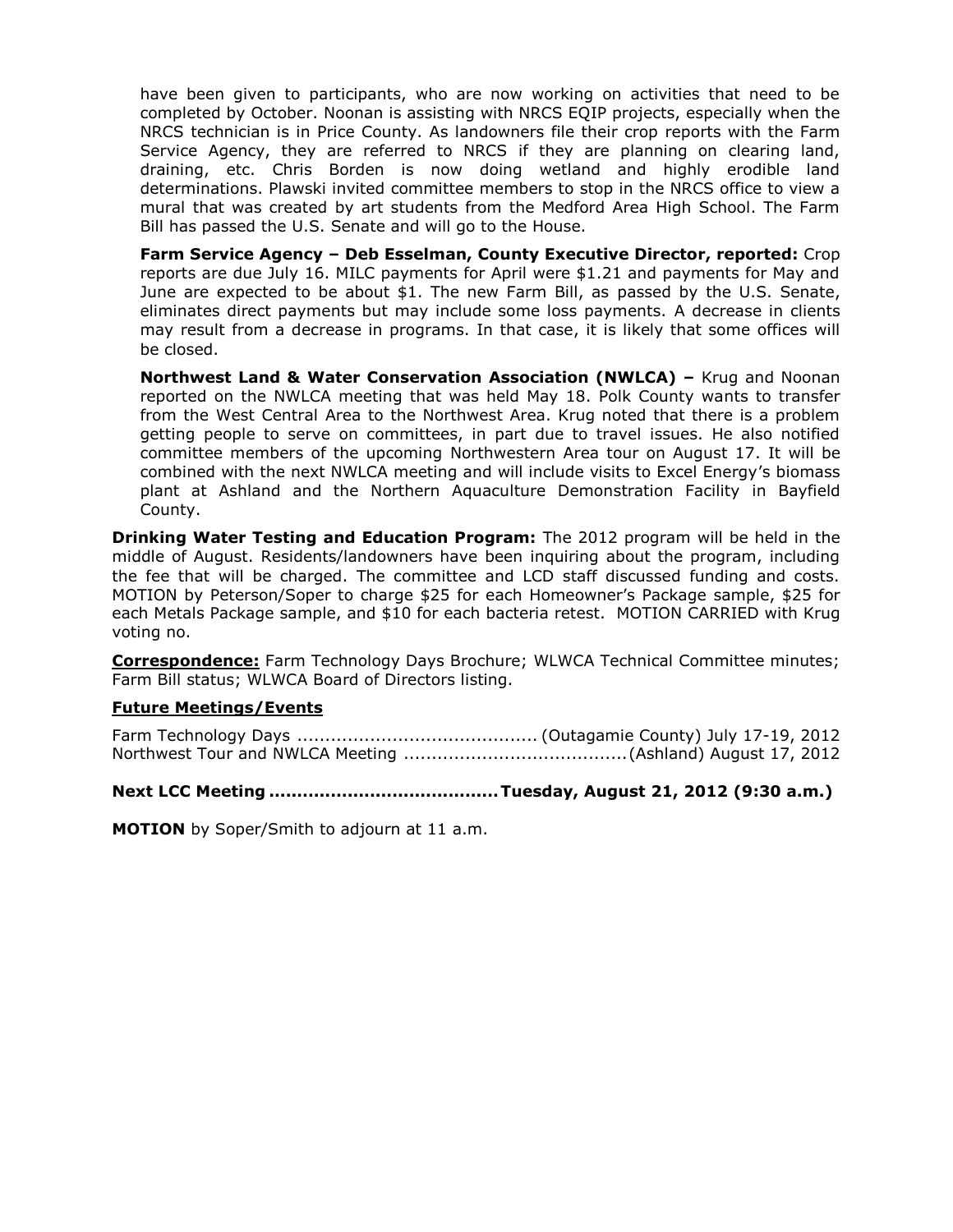## **TAYLOR COUNTY LAND CONSERVATON COMMITTEE Minutes of May 30, 2012 Meeting**

The meeting was called to order by Dave Krug at 9:00 a.m. and was held in the UW Extension Meeting Room, County-USDA Service Center, Medford, Wisconsin. Members present were David Krug, Chairman, Scott Mildbrand, Tim Peterson, JoAnn Smith, and Ray Soper. Others present were Steve Oberle, County Conservationist.

**MOTION** by Mildbrand/Peterson to approve the agenda with the addition of one agenda item: Report on Mining Committee activities provided by Oberle/Soper. **MOTION CARRIED.**

**Taylor County Mining Committee update:** Draft Mining Committee Ordinances were distributed and discussion ensued on progress toward completion of these Ordinances, and the general progress of the Mining Committee and the mining/permitting processes in Taylor County. Oberle/Soper briefed the committee on discussions with the Bureau of Land Management, USDA-Forest Service, WDNR, and Aquila during the last Mining Committee meeting.

**MOTION** by Soper/Peterson to adjourn and move into closed session per 19.85(1) (c) and/or (f), Wis. Stats. to review/discuss County Conservationist's request for a Personal Leave of Absence. **UNANIMOUSLY APPROVED** on a roll call vote.

**MOTION** by Smith/Peterson to move into open session. **MOTION CARRIED.**

**MOTION** by Mildbrand/Smith to approve County Conservationist's request for a Personal Leave of Absence from Monday, June 4 to Friday, June 29. **MOTION CARRIED.**

**Review/take action on next LCC meeting date:** After some discussion, the LCC decided to keep the date and time (for the next meeting) that was set during the last LCC meeting: **Friday, June 22, 9:00 a.m.** 

**MOTION** by Mildbrand/Peterson to adjourn at 9:50 a.m.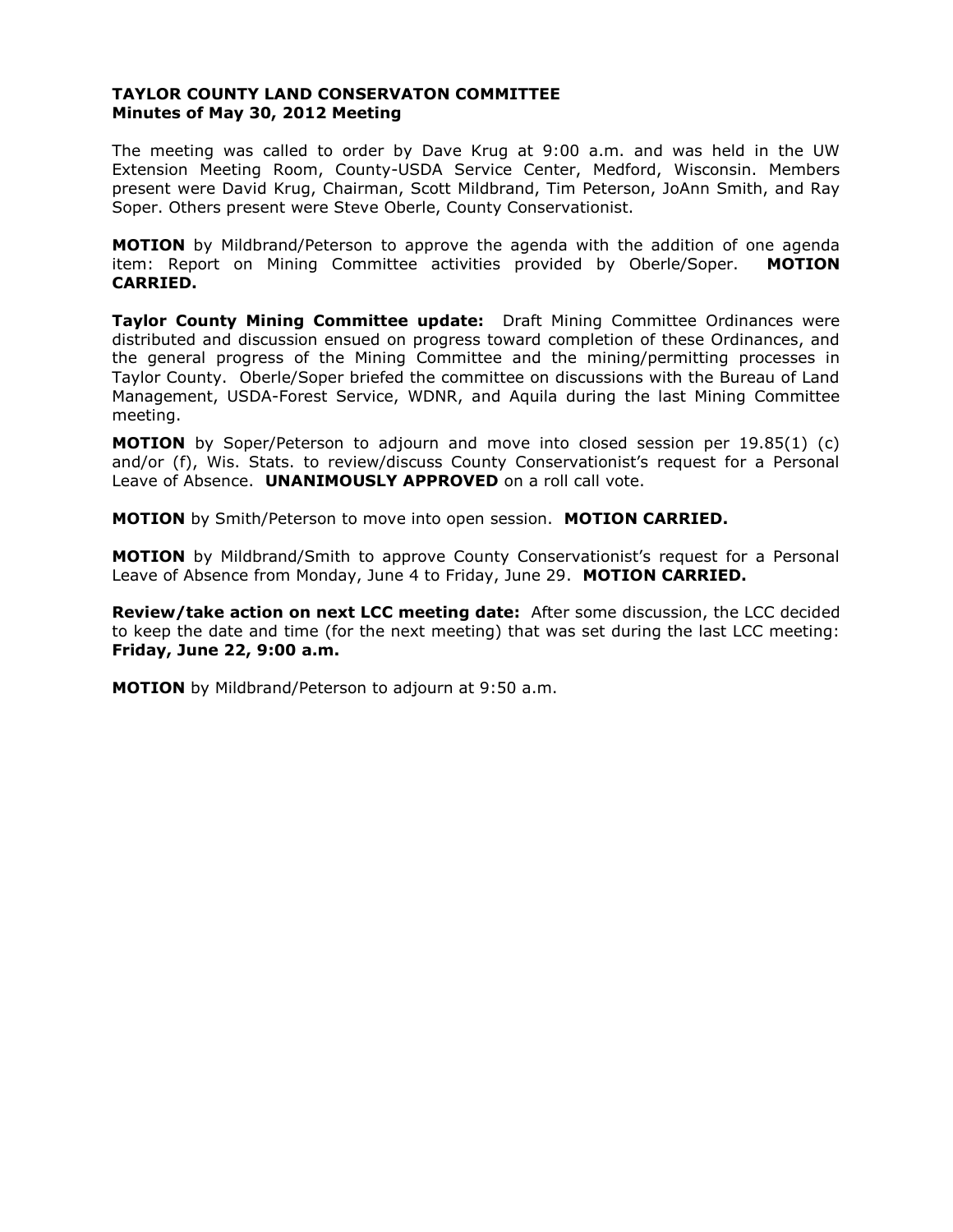## **TAYLOR COUNTY LAND CONSERVATION COMMITTEE Minutes of May 1, 2012 Special Meeting**

A special LCC meeting was called to order by Dave Krug at 9:30 a.m. The meeting was held in the UW Extension Meeting Room, County-USDA Service Center, Medford, Wisconsin. Members present were David Krug, Chairman, Scott Mildbrand, Tim Peterson, and Ray Soper. JoAnn Smith was absent. Others present were Steve Oberle, County Conservationist, and Cathy Mauer, LCD Conservation Assistant.

**MOTION** by Peterson/Soper to approve the agenda as distributed and posted. **MOTION CARRIED.**

**MOTION** by Mildbrand/Peterson to approve the April 10, 2012 LCC meeting minutes. **MOTION CARRIED.**

### **OLD BUSINESS:**

**LCC representative and alternate to the Pri-Ru-Ta RC&D Council, Inc.**: Ray Soper and JoAnn Smith were selected as representative and alternate, respectively, by **MOTION** from Peterson/Mildbrand. **MOTION CARRIED**.

**LCC and LCD representatives and alternates to the NWLCA (Northwest Land Conservation Association)**: Ray Soper and Dave Krug were selected as LCC representative and alternate, respectively, and Steve Oberle was approved as the LCD staff representative by **MOTION** from Peterson/Mildbrand. **MOTION CARRIED**.

#### **NEW BUSINESS:**

Model by-laws for the new WLWCA area associations, including NWLCA, were distributed by Oberle.

Oberle submitted the SWRM (Soil and Water Resource Management) Grant Contract for 2012 to Krug for his signature.

**Next LCC Meeting .............................................................June 22, 2012 (9:00 a.m.)**

**MOTION** by Mildbrand/Peterson to adjourn at 9:50 a.m.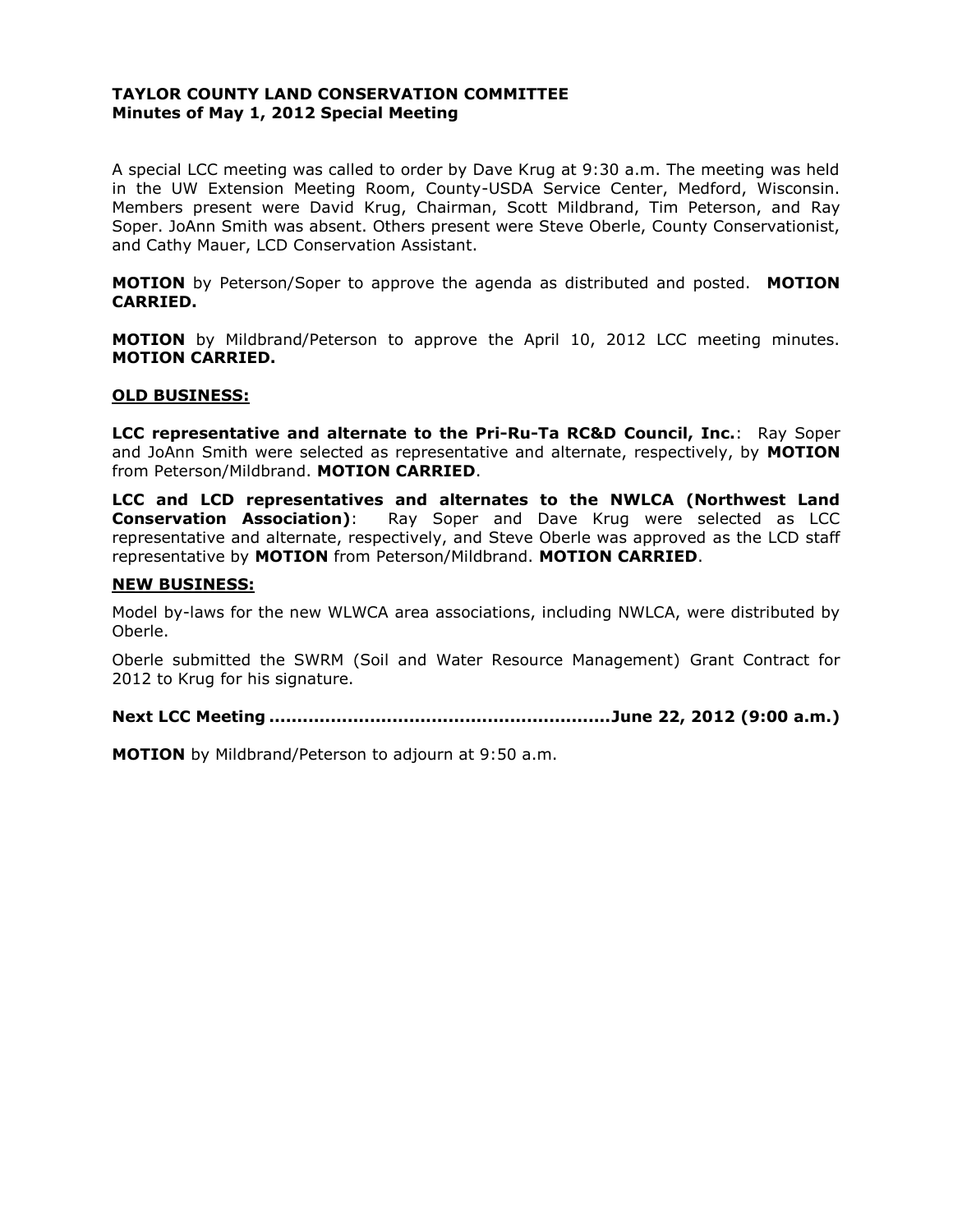## **TAYLOR COUNTY LAND CONSERVATION COMMITTEE Minutes of April 10, 2012 Meeting**

The monthly LCC meeting was called to order by Dave Krug at 9:05 a.m. The meeting was held in the UW Extension Meeting Room, County-USDA Service Center, Medford, Wisconsin. Members present were David Krug, Chairman, Scott Mildbrand, Tim Peterson, JoAnn Smith, and Ray Soper. Others present were Lanice Szomi, Pri-Ru-Ta RC&D Program Manager; Deb Esselman, FSA County Executive Director; Bob Plawski, NRCS District Conservationist; Ed Zydzik, USDA-APHIS; Steve Oberle, County Conservationist; and Cathy Mauer, LCD Conservation Assistant.

**MOTION** by Soper/Mildbrand to approve the agenda as distributed and posted. **MOTION CARRIED.**

**MOTION** by Mildbrand/Soper to approve the February 21, 2012 LCC meeting minutes. **MOTION CARRIED.**

February - April 2012 bills were circulated for review, and the February budget analysis was distributed. **MOTION** by Peterson/Smith to approve the bills and budget analysis as presented. **MOTION CARRIED.**

### **OLD BUSINESS:**

North Breeze Dairy (NBD) update: Brian Gerritts from NBD emailed that, as of the end of March, they are still waiting for their high capacity well permit from DNR.

WLWCA update: The merger between WLWCA and WALCE was approved. One LCC representative and one LCD staff representative will be needed for each area organization. These representatives should be selected by mid-May; the area meeting is scheduled for May 18. Each area will elect one of each to the state board, and the state board will send three representatives to the Wisconsin Land and Water Conservation Board. In order to select the LCC area representative in a timely fashion, the LCC will meet at 9:30 a.m. on May 1 (before the UW-Extension committee meeting). The Pri-Ru-Ta RC&D representative will also be selected at then. LCC committee members will be elected at the April  $17<sup>th</sup>$ meeting of the County Board.

### **NEW BUSINESS:**

### **Reports**

**Natural Resources Conservation Service – Bob Plawski, District Conservationist, reported:** There are eleven EQIP contracts so far, totaling \$352,518. Three cropland (\$29,849); one pastureland (\$25,643); one conservation forestry activity plan (\$2,727); five farmsteads, including four barnyards and one storage, (\$278,304); and one organic transition (\$15,995). More applications are still coming in. There were twenty-three applications for the Conservation Stewardship Program (CSP). Fifteen have been pre-approved for \$157,142. Eleven are for cropland/pastureland including three for beginning farmers (\$153, 555) and four for forestry (\$3,587). All applicants that wanted to proceed were approved. There were six applications in Price County. The maximum payment for storage is \$100,000; storage facilities generally cost \$150,000 and up. With few exceptions all new pits will be concrete. The 313 (Waste Storage Facility) and 590 (Nutrient Management) standards are being reviewed. NRCS is getting requests for wetland determinations and highly erodible land determinations, mostly as referrals from FSA. Krug expressed concern about the amount of soil erosion he is seeing, especially on soybean fields. He also mentioned fields where equipment is being run through sod waterways and fence rows. Plawski noted that on HEL land operators need to use an approved tillage system and/or a conservation plan. The major problems are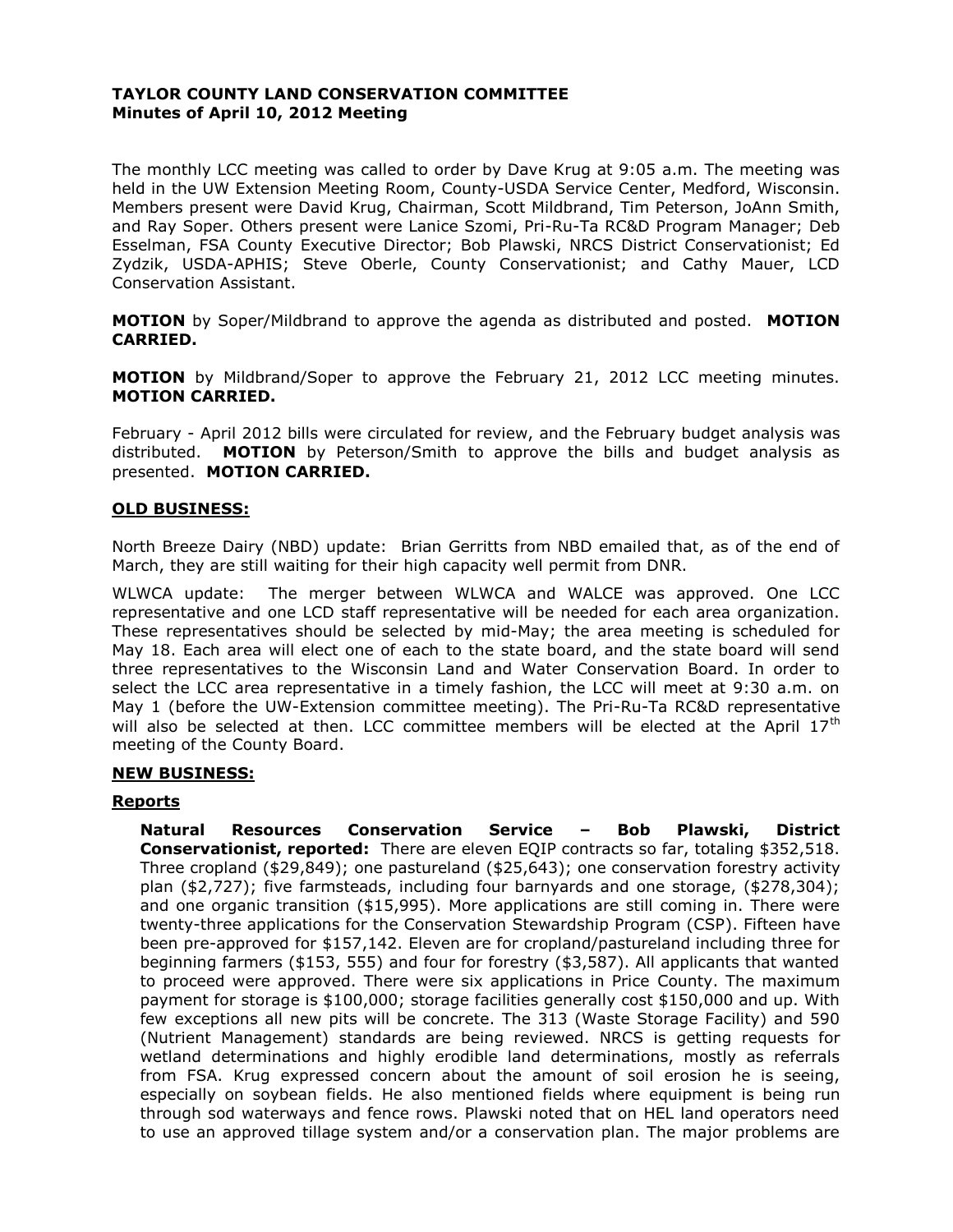with corn and beans. Problems may be noted during a compliance review and compliance could be enforced, though operators are usually given a year to come back into compliance. They would then be subject to yearly review.

**Farm Service Agency – Deb Esselman, County Executive Director, reported:** There were MILC payments for February of approximately \$0.39, and payments are also projected for March, April, and May, perhaps as high as \$1.00. DCP sign-ups are underway with payments to be made in October; there will be no advance payments. Taylor County is number one in the state for percent of sign-ups. There will probably be a Farm Bill extension. One facility loan for a grain bin has been approved, and one for hay storage, in Price County, is being processed. There were no CRP applications, and there were five applications for SURE for 20120 crops.

**Wildlife Damage Program – Ed Zydzik, USDA-APHIS, reported:** Seventy wolf shooting permits have been issued, one wolf was shot. Eight wolves have been euthanized. The governor signed a wolf hunting bill but no details have yet been worked out. Licensing must now fund all wolf damage payments; there will be not endangered resources funds for payments. At this time it is likely that payments will be made if someone claims they were coyote hunting and a dog gets killed, but not if they were wolf hunting. There is concern that other hunting dogs, such as bird dogs, could get caught in traps set for wolves. APHIS will try to steer hunter/trappers toward farms with chronic wolf problems. Elk are likely to get introduced into county forests in Price and Rusk Counties. Bears are a problem for elk. Elk and cougars are being added to the wildlife damage program. There was a case of CWD found in a wild deer near Shell Lake. Damage payment claims have not yet been processed through the Madison office. Zydzik is assisting with installation of electric fencing on beehives.

**Pri-Ru-Ta RC&D – Lanice Szomi, Program Manager, reported:** Szomi is applying for grazing grants; the applications are due April 23. There will be Farm Bill public information meetings with Senator Kohl on April 12 in Loyal and April 17 in Ladysmith. Pri-Ru-Ta expects to be active until October, and will then enter a dormant state.

**Taylor County Mining Committee update:** Oberle said the committee is reviewing other county ordinances and that the committee toured the mine. The committee plans to start with an outline for an ordinance, with details to be filled in later. Krug commented that an ordinance should cover both open pit and shaft mines. Soper said that because representatives from Aquila (the company investigated the potential for the Bend mine), the focus has been on the Bend mine rather than taking a broader outlook.

**2012 LCD budget issues:** Larry Brandl, Taylor County Accountant, prefers to wait until the end of the year to make any transfers from one account to another to cover a shortfall in LCD staffing funds.

**Oberle proposal for LCD office hours in Gilman:** In order to better serve residents in the western part of the county and because he is moving to Gilman, Oberle would like to offer office hours in Gilman one or two days a month. Discussion followed, and the proposal will be considered at the next meeting.

2013 Joint DATCP/DNR Grant application: Submitted by Oberle for Krug signature. Oberle is applying for \$163,442 for staffing and \$178,000 for cost-sharing (\$150,000 for hard practices and \$28,000 for SEG nutrient management planning). **MOTION** by Soper/Mildbrand to approve the application. **MOTION CARRIED**.

**Conservation Plans and Nutrient Management Plans:** Review of Conservation Plan for Alan Feldkamp. Review of nutrient management plans for Bovine Asset Management, Brian Bolstad, Jeffry Fiedler, Richard Halopka, Seth Hamland, Peter Skille, and Sherri Young.

**Correspondence:** Oberle circulated the following correspondence: Wisconsin Grazing Initiative, USDA Summary of Livestock Operations, State Report on Organic Agriculture in Wisconsin, Clark County spreadsheet that can be used to calculate the value of manure, and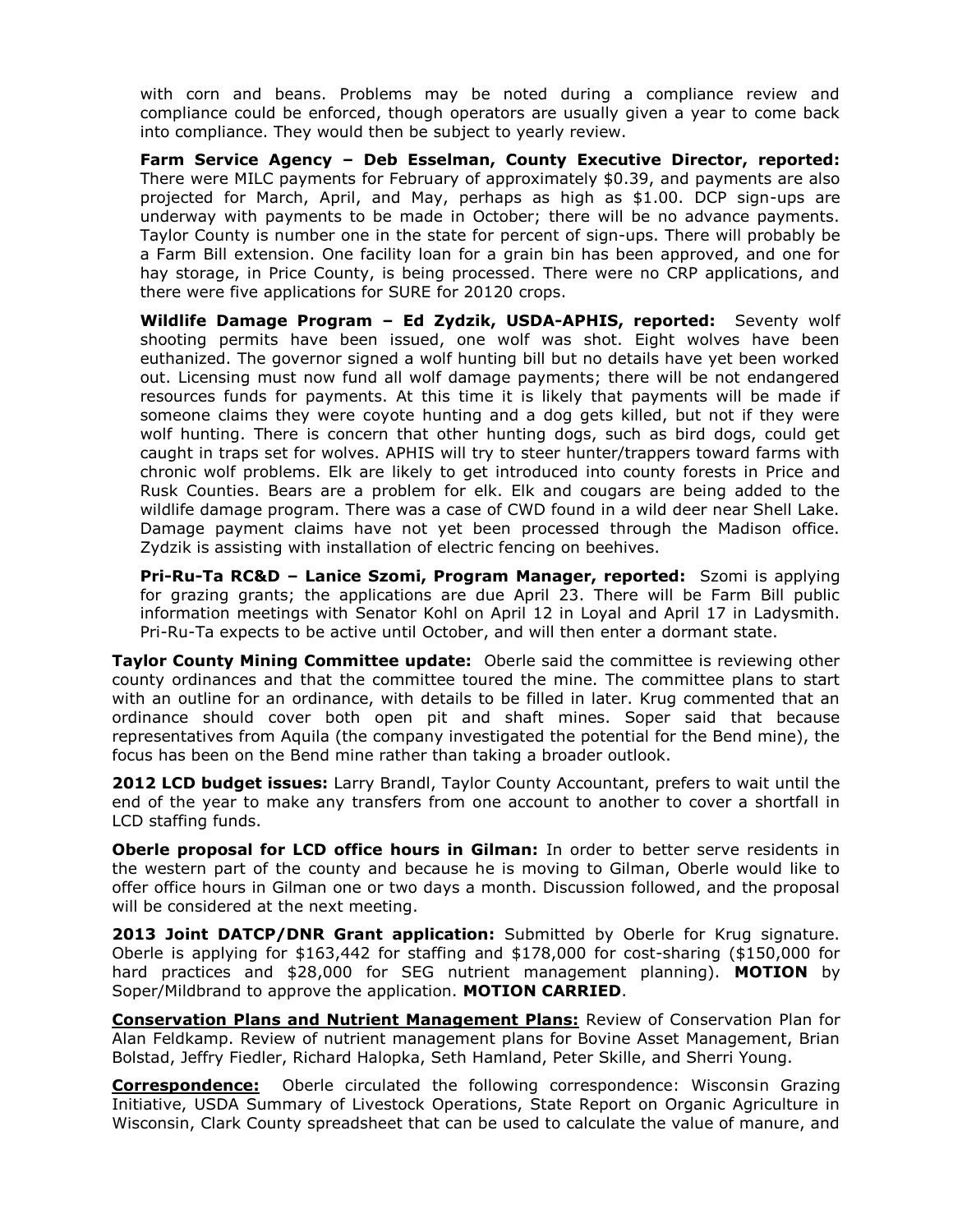information on torque arresters that can be installed on well pumps to eliminate one potential source of stray voltage.

# **Future meetings/events**:

**MOTION** by Mildbrand/Peterson to adjourn and move into closed session per 19.85(1)(c), Wis. Stats. for Oberle evaluation. **UNANIMOUSLY APPROVED** on a roll call vote.

**MOTION** by Peterson/Smith to move into open session. **MOTION CARRIED.**

**MOTION** by Peterson/Smith to adjourn at 12:14 p.m.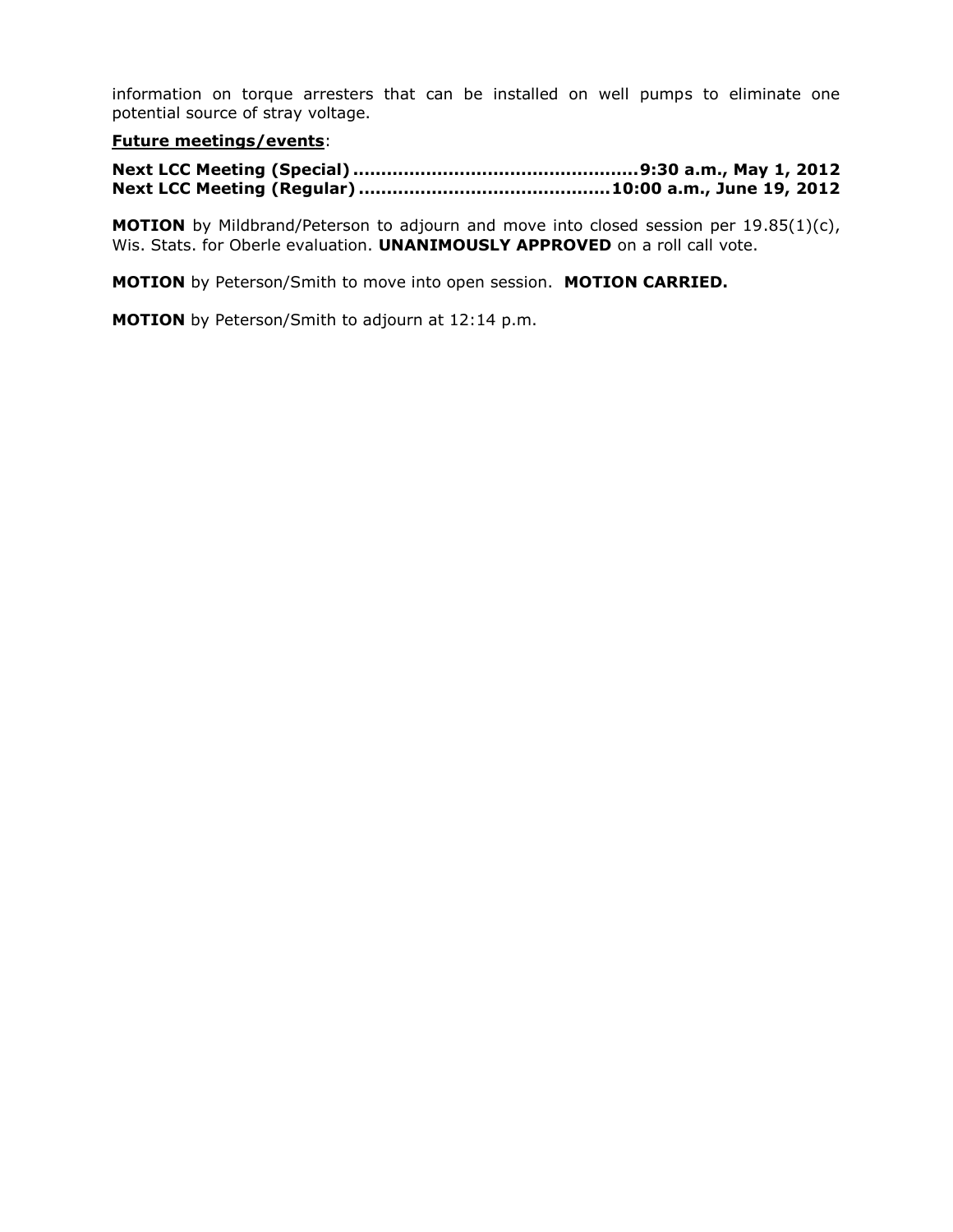## **TAYLOR COUNTY LAND CONSERVATION COMMITTEE Minutes of Tuesday, February 21, 2012 Meeting**

The monthly LCC meeting was called to order by Dave Krug at 9:30 a.m. The meeting was held in the UW Extension Meeting Room, County-USDA Service Center, Medford, Wisconsin. Members present were David Krug, Chairman, Scott Mildbrand, Tim Peterson, JoAnn Smith, and Ray Soper. Others present were Steve Oberle, County Conservationist, and Cathy Mauer, LCD Conservation Assistant. Also present for part of the meeting were Lanice Szomi, Pri-Ru-Ta RC&D Program Manager; Deb Esselman, FSA County Executive Director; Bob Plawski, NRCS District Conservationist; Ed Zydzik, USDA-APHIS;

**MOTION** by Peterson/Mildbrand to approve the agenda as distributed and posted. **MOTION CARRIED.**

**MOTION** by Mildbrand/Smith to approve the December 20, 2011 LCC meeting minutes. **MOTION CARRIED.**

January - February 2011 bills were circulated for review, and the 2011 budget analysis was distributed. **MOTION** by Peterson/Mildbrand to approve the bills and budget analysis as presented. **MOTION CARRIED.**

## **OLD BUSINESS:**

North Breeze Dairy (NBD) – Oberle said that the most recent pump tests at the proposed NBD site did not provide enough information to determine, in his opinion, if there was enough water for the dairy or for Stetsonville. Discussion followed on the status of the proposed dairy and the permitting process, both for a high capacity well (WPDES permit) and a livestock siting permit.

## **NEW BUSINESS:**

### **Reports**

**Land Conservation Department – Steve Oberle, County Conservationist, reported:** The final allocation for the staffing and support portion of the Soil and Water Resource Management grant that the LCD receives from DATCP was approximately \$16,000 less that the LCD had budgeted in its 2012 budget, which was based on a projected allocation from DATCP. Oberle also said there were some changes in priorities for use of state funds, with less emphasis being placed on the county's Land and Resource Management Plan and more on state priorities. In response to a question from Krug, Oberle said that the Farmland Preservation Program did not seem to be a priority with the state anymore. Discussion followed about options for making up the shortfall. Options considered included cutting elsewhere in the department budget, obtaining additional county funds, finding other funding sources such as grants, staffing cuts, staff retirement, and cutting hours. Oberle said there were funds in the department's vehicle outlay account, which had been set up for eventual replacement of the department truck. The department has recently received a truck previously used by the Forestry Department. While it is uncertain how long that truck will last, the truck account could provide one source of funds. Other potential sources of funds are the department's Soil Survey and Tree Sale accounts. Soper suggested that rather than depleting any one account, it would be preferable to pull funds from several accounts.

**Natural Resources Conservation Service – Bob Plawski, District Conservationist, reported:** There was an increase in funding for the Environmental Quality Incentives Program (EQIP) in Wisconsin from \$17 million to \$19 million. There were twenty applicants for the program: barnyards - 5, cropland nutrient management plans (NMPs) - 3, wetland - 1, pasture - 3, manure storage - 2, forestry - 1,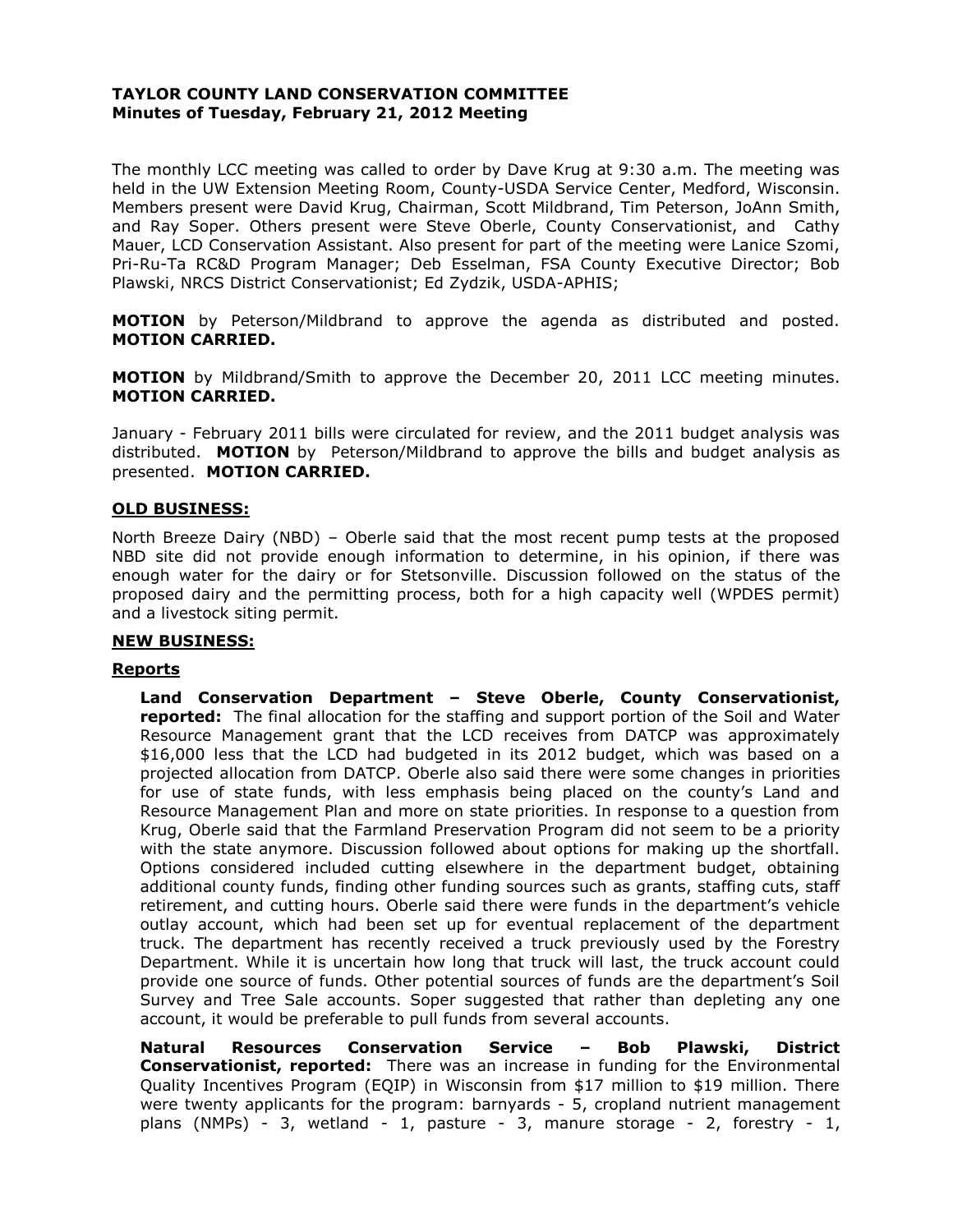comprehensive nutrient management plans - 2, and organic practices -1. All three cropland NMPs are likely to get funded along one of the pasture applications. The other two pasture applications may also get funded if other counties do not use all of their funds. The organic application was approved for \$15,000, covering conversion of cropland to hayland on Highly Erodible Land and installation of fencing for grazing. There were twenty-three applicants for the Conservation Stewardship Program (CSP): agriculture - 15 and forestry - 8. There have been delays in reviewing and ranking the applications. This is a five year program with payment based on what the applicant is now doing and what they agree to do. Wetland determinations are being done. For the 2013 budget there will probably be cuts from the President's budget. There has been some discussion of closing all three area soil survey offices in the state with the work being handled in the districts. Smith asked how NRCS was handling NMPs. Plawski said that Oberle is working on some at no charge, though the client gets a payment. Costsharing for NMPs is available through EQIP. DATCP requirements must be met, and payments range from \$5.44/ac to \$10.78/ac for three years.

**Farm Service Agency – Deb Esselman, County Executive Director, reported:** The DCP program is going on. There will be no advanced payments, and payments are not expected until October. CRP sign-ups will be sometime in March/April Few, if any, signups are expected because landowners can usually get more money in rent. The MILC program is likely to have payments, due to high feed costs, in the range of \$0.40 - \$0.50 starting in March (or February) and continuing for the rest of the year. The SURE disaster program had only four or five sign-ups; the program is geared toward grain and has low participation here. Some FSA offices are being closed nationwide. The local office will not be affected. A new Farm Bill is not likely by October, and there will probably be an extension. A new bill may have no direct payments although it is likely there will still be facility and other loans.

**Wildlife Damage Program – Ed Zydzik, USDA-APHIS, reported:** Zydzik presented four claims for damage payments from 2011. Three were for bear damage: Jim Miller - \$1884.82, Keith Skabroud - \$2078.13, and Brandner Dairy - \$1101.38. One was for deer damage: Joe Zenner - \$3638.14. Zenner also had deer shooting permits that were filled. **MOTION** by Peterson/Mildbrand to approve payment of the damage claims. **MOTION CARRIED**. Wolf permits were issued to Jim Tlusty and Darrin Kohls. Zydzik will also be removing wolves from problem farms.

**Northwest Land & Water Conservation Association (NWLCA) – Steve Oberle reported:** Paula Carow, County Conservationist in Rusk County, has retired. Mike Zimmer, the LCD technician has moved into the County Conservationist position, and his technician position is being refilled. Iron and Oneida Counties are taking over management of the Conservation Camp, which will be held June 12-15 at Trees for Tomorrow in Eagle River. Burnett and Ashland Counties are taking over the speech and poster contests. The next meeting will be May 18 in Hayward.

**Pri-Ru-Ta RC&D – Lanice Szomi, Program Manager, reported:** The Pri-Ru-Ta executive committee met on February 13 and recommended closing. The next meeting of Pri-Ru-Ta will be held February 24. Szomi handed out a proposal that the LCD take over administration of the grant supporting the grazing specialist position in Taylor County, currently held by Bob Brandt, and to apply for new grants, as well. The position is now funded by two grants, a technical assistance grant that expires in three months and an education/demonstration grant that extends into 2013. It was noted that the services provided by the grazing specialist were especially helpful to beginning farmers and hobby farmers, especially those raising beef, and that Brandt has been responsible for making no-till drills available to area farmers. Discussion of the financial implications for the county followed. More information will be presented at the April 10 LCC meeting. Approval to pay the already budgeted \$150 Pri-Ru-Ta membership dues for 2012.